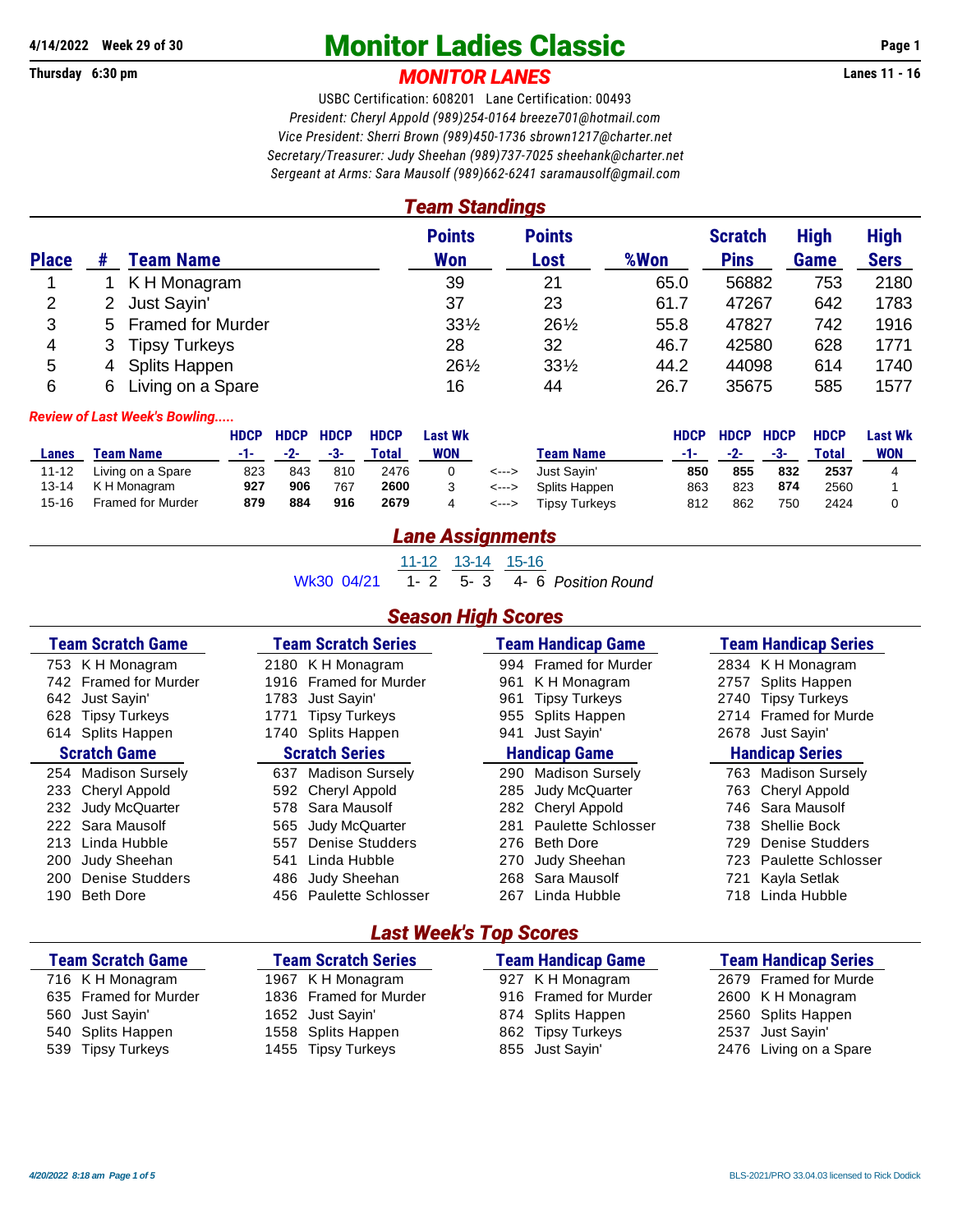**4/14/2022 Week 29 of 30 Monitor Ladies Classic Page 2**

## *Last Week's Top Scores - Continued*

| <b>Scratch Game</b>             |                              |                     | <b>Scratch Series</b>           |                                   | <b>Handicap Game</b>           |                     | <b>Handicap Series</b>    |
|---------------------------------|------------------------------|---------------------|---------------------------------|-----------------------------------|--------------------------------|---------------------|---------------------------|
| 214                             | <b>Madison Sursely</b>       | 541                 | Judy McQuarter                  |                                   | 255 Shellie Bock               |                     | 732 Karen Mika            |
| 199                             | Judy McQuarter               | 532                 | <b>Madison Sursely</b>          | 255                               | Jennifer Colberg               | 688                 | Judy McQuarter            |
| 194                             | Jennifer Colberg             | 503                 | Jennifer Colberg                | 255                               | Karen Mika                     |                     | 686 Shellie Bock          |
| 180                             | Linda Hubble                 | 490                 | Linda Hubble                    | 250                               | <b>Madison Sursely</b>         | 686                 | Jennifer Colberg          |
| 177                             | Judy Sheehan                 |                     | 483 Cheryl Appold               |                                   | 248 Judy McQuarter             |                     | 678 Sue Becker            |
| 176                             | Cheryl Appold                |                     | 462 Sue Becker                  |                                   | 245 Judy Sheehan               | 652                 | Linda Hubble              |
| 171                             | Sue Becker                   |                     | 435 Karen Mika                  |                                   | 243 Sue Becker                 | 641                 | Karla Mauch               |
| 159                             | Denise Studders              | 430                 | Judy Sheehan                    |                                   | 234 Linda Hubble               | 640                 | <b>Madison Sursely</b>    |
|                                 |                              |                     |                                 |                                   |                                |                     | 640 Paulette Schlosser    |
| <b>Weekly Game Over Average</b> |                              |                     |                                 | <b>Weekly Series over Average</b> |                                |                     |                           |
|                                 | <b>Game - Avg=Difference</b> |                     |                                 |                                   | <b>Series - Avg=Difference</b> |                     |                           |
|                                 | $156 - 109 = 47$             | Karen Mika          |                                 |                                   | $435 - 327 = 108$              | Karen Mika          |                           |
|                                 | $158 - 112 = 46$             | <b>Shellie Bock</b> |                                 |                                   | $395 - 336 = 59$               | <b>Shellie Bock</b> |                           |
|                                 |                              |                     | <b>Individual High Averages</b> |                                   |                                |                     |                           |
| 180.23                          | <b>Madison Sursely</b>       |                     | 165.77 Cheryl Appold            |                                   | 165.73 Judy McQuarter          | 160.80              | Sara Mausolf              |
| 160.25                          | Linda Hubble                 |                     | 147.92 Denise Studders          |                                   | 144.25 Judy Sheehan            | 126.99              | <b>Paulette Schlosser</b> |
|                                 |                              |                     |                                 | <b>Team Rosters</b>               |                                |                     |                           |

| <b>Name</b>           | <b>Avg HDCP</b> |    | <b>Pins Gms</b> |    | -1- | $-2-$ | -3- | Total | Game | <b>Sers</b> |
|-----------------------|-----------------|----|-----------------|----|-----|-------|-----|-------|------|-------------|
| <b>Sue Becker</b>     | 140             | 72 | 6318            | 45 | 146 | 171   | 145 | 462   | 178  | 483         |
| Madison T. Sursely    | 180             | 36 | 13517           | 75 | 214 | 181   | 137 | 532   | 254  | 637         |
| Cheryl L. Appold      | 165             | 49 | 12930           | 78 | 176 | 168   | 139 | 483   | 233  | 592         |
| Linda L. Hubble       | 160             | 54 | 10096           | 63 | 180 | 175   | 135 | 490   | 213  | 541         |
| Jean Anne Jakobi      | 164             | 50 | 8730            | 53 |     |       |     |       | 234  | 579         |
| Pam St Laurent        | 151             | 62 | 2727            | 18 |     |       |     |       | 186  | 491         |
| Michelle S. Michalski | 170             | 45 | 1531            | 9  |     |       |     |       | 205  | 538         |
|                       |                 |    |                 |    |     |       |     |       |      |             |

# **2 - Just Sayin'** Lane 12

|                       |                 |    |                 |    |      |       |      |       | <b>High</b> | <b>High</b> |
|-----------------------|-----------------|----|-----------------|----|------|-------|------|-------|-------------|-------------|
| <b>Name</b>           | <b>Avg HDCP</b> |    | <b>Pins Gms</b> |    | -1-  | $-2-$ | -3-  | Total | <b>Game</b> | <b>Sers</b> |
| Lisa A. Gillman       | 119             | 90 | 6805            | 57 | 123  | 113   | 121  | 357   | 162         | 407         |
| Lynette M. Wisniewski | 120             | 90 | 7957            | 66 | 88   | 127   | 127  | 342   | 162         | 423         |
| Jennifer A. Colberg   | 153             | 60 | 7374            | 48 | 194  | 170   | 139  | 503   | 245         | 538         |
| Sara M. Mausolf       | 160             | 54 | 10613           | 66 | a150 | a150  | a150 | 450   | 222         | 578         |
| Sara A. Engelberts    | 117             | 92 | 3885            | 33 |      |       |      |       | 156         | 408         |
| Julie A. Robinson     | 142             | 70 | 7678            | 54 |      |       |      |       | 177         | 493         |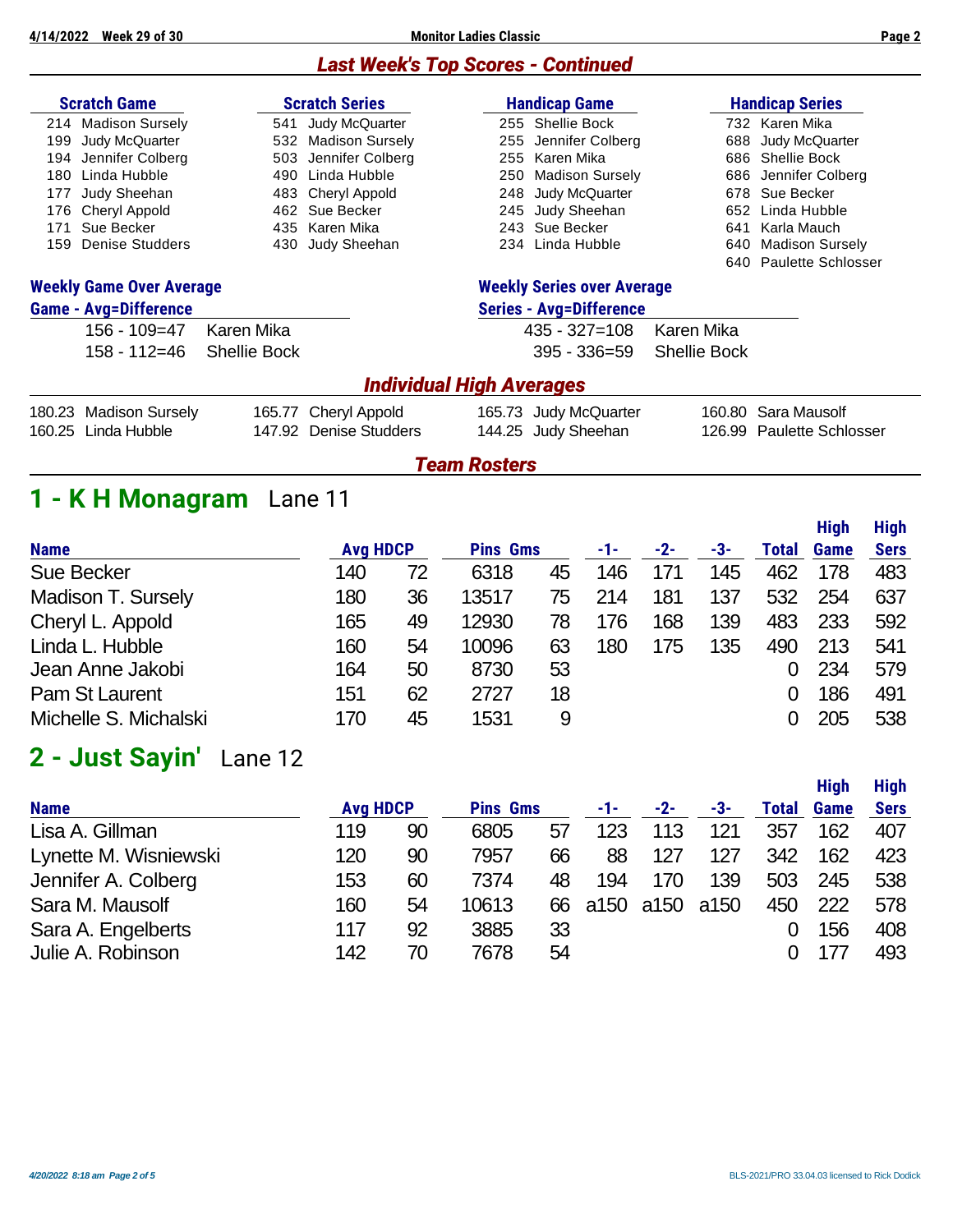# **3 - Tipsy Turkeys** Lane 14

|                           |                 |     |                 |    |     |       |     |       | <b>High</b> | <b>High</b> |
|---------------------------|-----------------|-----|-----------------|----|-----|-------|-----|-------|-------------|-------------|
| <b>Name</b>               | <b>Avg HDCP</b> |     | <b>Pins Gms</b> |    | -1- | $-2-$ | -3- | Total | <b>Game</b> | <b>Sers</b> |
| Mickelle S. Wiegert       | 122             | 88  | 5493            | 45 | 144 | 116   | 103 | 363   | 164         | 422         |
| Kayla B. Setlak           | 119             | 90  | 8596            | 72 | 117 | 125   | 88  | 330   | 174         | 451         |
| Denise M. Studders        | 147             | 65  | 9763            | 66 | 124 | 159   | 134 | 417   | 200         | 557         |
| Stacie M. DeShano-Staszak | 129             | 81  | 4261            | 33 | 104 | 139   | 102 | 345   | 174         | 456         |
| Christy L. Wehr           | 120             | 90  | 4593            | 38 |     |       |     |       | 219         | 442         |
| <b>Stacy Setlak</b>       | 113             | 96  | 2373            | 21 |     |       |     | 0     | 151         | 380         |
| Angie VanWormer           | 89              | 117 | 1615            | 18 |     |       |     |       | 110         | 312         |

## **4 - Splits Happen** Lane 15

|                       |                 |     |                 |    |     |                   |     |       | <b>High</b> | <b>High</b> |
|-----------------------|-----------------|-----|-----------------|----|-----|-------------------|-----|-------|-------------|-------------|
| <b>Name</b>           | <b>Avg HDCP</b> |     | <b>Pins Gms</b> |    | -1- | $-2-$             | -3- | Total | <b>Game</b> | <b>Sers</b> |
| Shellie A. Bock       | 113             | 96  | 9156            | 81 | 158 | 124               | 113 | 395   | 158         | 441         |
| Paulette M. Schlosser | 126             | 84  | 9905            | 78 | 135 | 118               | 135 | 388   | 189         | 456         |
| Beth R. Dore          | 125             | 85  | 8266            |    |     | 66 a115 a115 a115 |     | 345   | 190         | 438         |
| <b>Judy Sheehan</b>   | 144             | 68  | 10819           | 75 | 121 | 132               | 177 | 430   | 200         | 486         |
| Jane E. Ralph         | 132             | 79  | 3569            | 27 |     |                   |     |       | 178         | 435         |
| Selena Simpson        | 98              | 109 | 2969            | 30 |     |                   |     |       | 129         | 346         |

# **5 - Framed for Murder** Lane 13

|                      |                 |     |                 |     |      |      |      |          | <b>High</b> | <b>High</b> |
|----------------------|-----------------|-----|-----------------|-----|------|------|------|----------|-------------|-------------|
| <b>Name</b>          | <b>Avg HDCP</b> |     | <b>Pins Gms</b> |     | -1-  | -2-  | -3-  | Total    | <b>Game</b> | <b>Sers</b> |
| Karla G. Mauch       | 102             | 106 | 7071            | 69  | 118  | 97   | 108  | 323      | 157         | 347         |
| Cindy M. Buda        | 123             | 87  | 6297            | 51  |      |      |      | $\Omega$ | 160         | 426         |
| Judy M. McQuarter    | 165             | 49  | 10441           | 63  | 150  | 199  | 192  | 541      | 232         | 565         |
| Sherri L. Brown      | 189             | 27  | 8702            | 46. | a179 | a179 | a179 | 537      | 255         | 653         |
| Karen M. Mika        | 111             | 98  | 5700            | 51  | 151  | 128  | 156  | 435      | 160         | 435         |
| Rebecca L. Michalski | 137             | 74  | 6589            | 48  |      |      |      |          | 190         | 476         |

# **6 - Living on a Spare** Lane 16

|                             |                 |     |                 |    |      |      |      |       | <b>High</b> | <b>High</b> |
|-----------------------------|-----------------|-----|-----------------|----|------|------|------|-------|-------------|-------------|
| <b>Name</b>                 | <b>Avg HDCP</b> |     | <b>Pins Gms</b> |    | -1-  | -2-  | -3-  | Total | <b>Game</b> | <b>Sers</b> |
| Melissa M. Aguirre          | 130             | 81  | 6642            | 51 | a120 | a120 | a120 | 360   | 182         | 515         |
| Marci L. Guetter            | 123             | 87  | 7045            | 57 | 116  | 116  | 131  | 363   | 179         | 432         |
| Tammy R. Robbins            | 82              | 124 | 4710            | 57 | 83   | 105  | 63   | 251   | 138         | 326         |
| Renee L. Kzinowek           | 112             | 97  | 2696            | 24 |      |      |      | 0     | 156         | 392         |
| Stephanie Heckroth-Monville | 96              | 111 | 4815            | 50 | 101  | 99   | 93   | 293   | 139         | 354         |
| Shannon L. Conway           | 135             | 76  | 4864            | 36 |      |      |      |       | 194         | 466         |
| Angel R. Bobick             | 92              | 115 | 556             | 6  |      |      |      |       | 122         | 318         |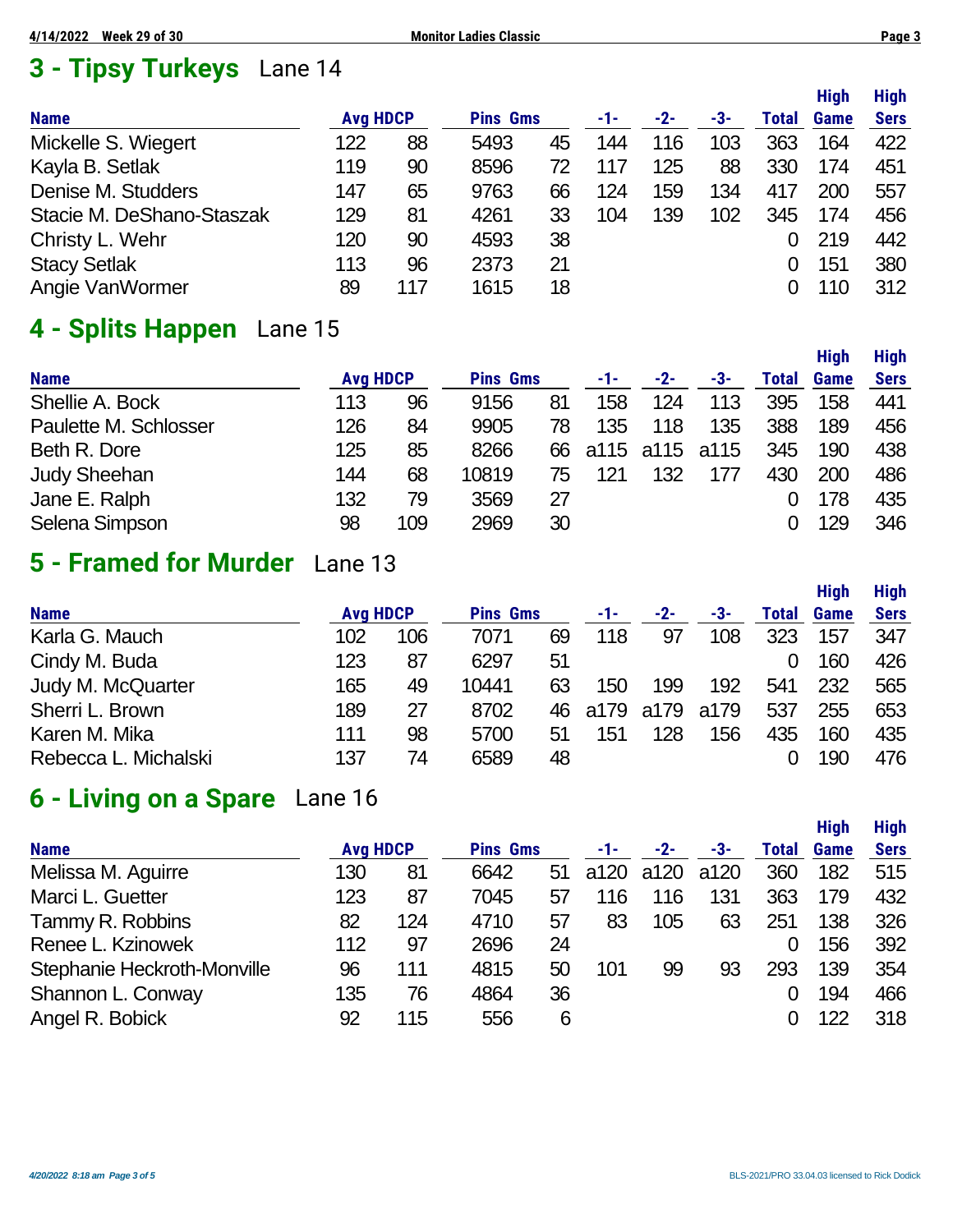## *This Week's Statistics*

|                                   | <b>Women</b>   |
|-----------------------------------|----------------|
| How many people bowled            | 20             |
| Number of games bowled            | 60             |
| Actual average of week's scores   | 134.05         |
| How many games above average      | 37             |
| How many games below average      | 23             |
| Pins above/below average per game | 3.40           |
| How many people raised average    | 10             |
| by this amount                    | 0.61           |
| How many people went down         | 10             |
| by this amount                    | $-0.31$        |
| League average before bowling     | 131.13         |
| League average after bowling      | 131.28         |
| Change in league average          | 0.15           |
| 800s                              |                |
| 775s                              |                |
| 750s                              |                |
| 725s                              |                |
| 700s                              |                |
| 675s                              |                |
| 650s                              |                |
| 625s                              |                |
| 600s                              |                |
| 575s                              |                |
| 550s                              | --             |
| 525s                              | $\overline{c}$ |
| 500s                              | 1              |
| 475s                              | $\overline{c}$ |
| 450s                              | 1              |
| 425s                              | $\overline{c}$ |
| 400s                              | 1              |
| below 400                         | 11             |
| 300s                              |                |
| 275s                              |                |
| 250s                              |                |
| 225s                              |                |
| 200s                              | 1              |
| 175s                              | 8              |
| 150s                              | 8              |
| 125s                              | 17             |
| 100s                              | 19             |
| below 100                         | 7              |